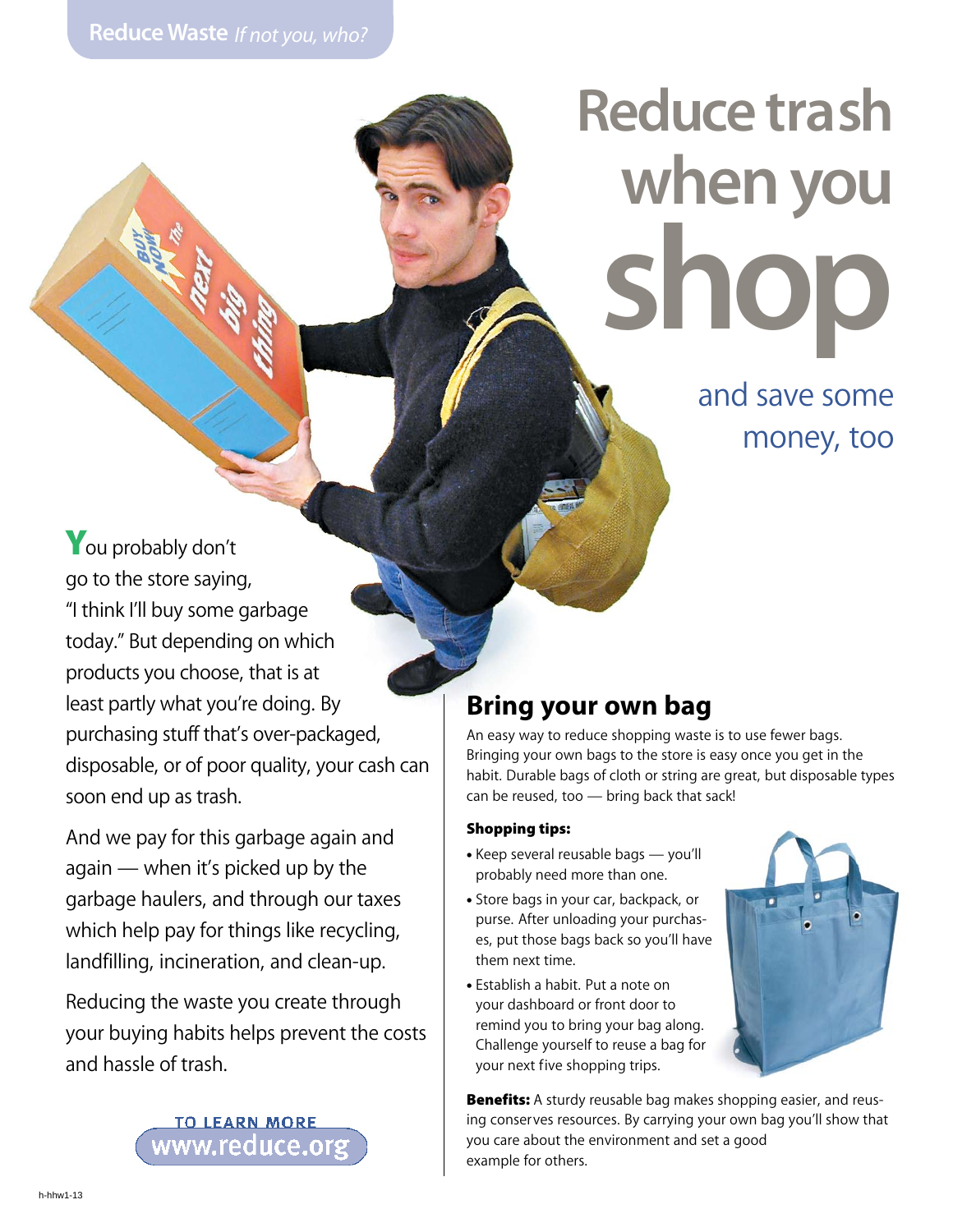## **Purchase products in bulk or with the least amount of packaging**



Buy what you need and buy products in bulk containers and concentrates with less packaging. Shop in the bulk aisle at the grocery store for things that you seem to be buying often and have

#### Michigan State

reduction benefits of buying less-packaged in a city the size of least packaged equivahousehold products **150,000** tons per year. gents, dog food, pasta, cereal, cleaners, and paper products. Buying in bulk will decrease waste and the total cost. Watch out for individually wrapped items that are packaged together and sold as a bulk item. You will be getting a lot more packaging than you were counting on.

long shelf lives such as deter-

**Example:** Next time you go to the store, make a list of what you need. Then look for opportunities to buy in bulk or buy products that have less packaging. Look at a product and think about how much of what you are paying for will end up in the trash.

**Benefits:** Not only are you saving money, but you won't have to go to the store as often. When you shop smart by buying things in bulk or in concentrate, you can reduce the amount of packaging headed to the trash.

#### **Get the most out of what you buy**

The things we buy today will eventually become waste in the future. To protect your investment and prevent wasting time and money, here are some questions to ask before you buy.

**Is it reliable?** Ask the "experts"  $\rightarrow$  people or organizations who have tested or repaired the product you want to buy. Evaluate the repair history of that product. Compare warranties. A longer warranty often means that the manufacturer feels confident that it will last longer.

What does it really cost? The purchase price is not the same as the cost to use and maintain a product. The longer you own something, the less it costs over time.

Can I repair or upgrade it? Buying products that are easy to repair will make your initial investment last longer. Upgrading lets you have "state-of-the-art" equipment with less waste.



**ELECTRONICS** 





#### Extending the life of your rechargeable devices

• Read and follow the charging instructions provided with your product. Each charger uses a specific strategy to charge the battery.

**do**

**don't**

• Charge your new battery overnight before using it. This is called "initializing" and will enable you to obtain maximum battery capacity.

Let a discharged battery cool to room temperature before recharging. A warm battery will signal a thermal cut-off switch to stop the charging process prematurely, and the battery will not get a full charge.

• Avoid recharging batteries when they are close to fully charged already. A discharged battery can be detected by a sharp drop in speed or power, or by a reduction in the number of power indicators.

• Don't return a fully charged battery to the charger for an "extra boost." This can overcharge the cells and significantly shorten their life span.

• Don't use the charger as a stand. Only use the charger if your rechargeable appliance — phone, power tool, or electric razor — needs to be fully recharged. Continuous charging will shorten battery life.

Source: Rechargeable Battery Recycling Corporation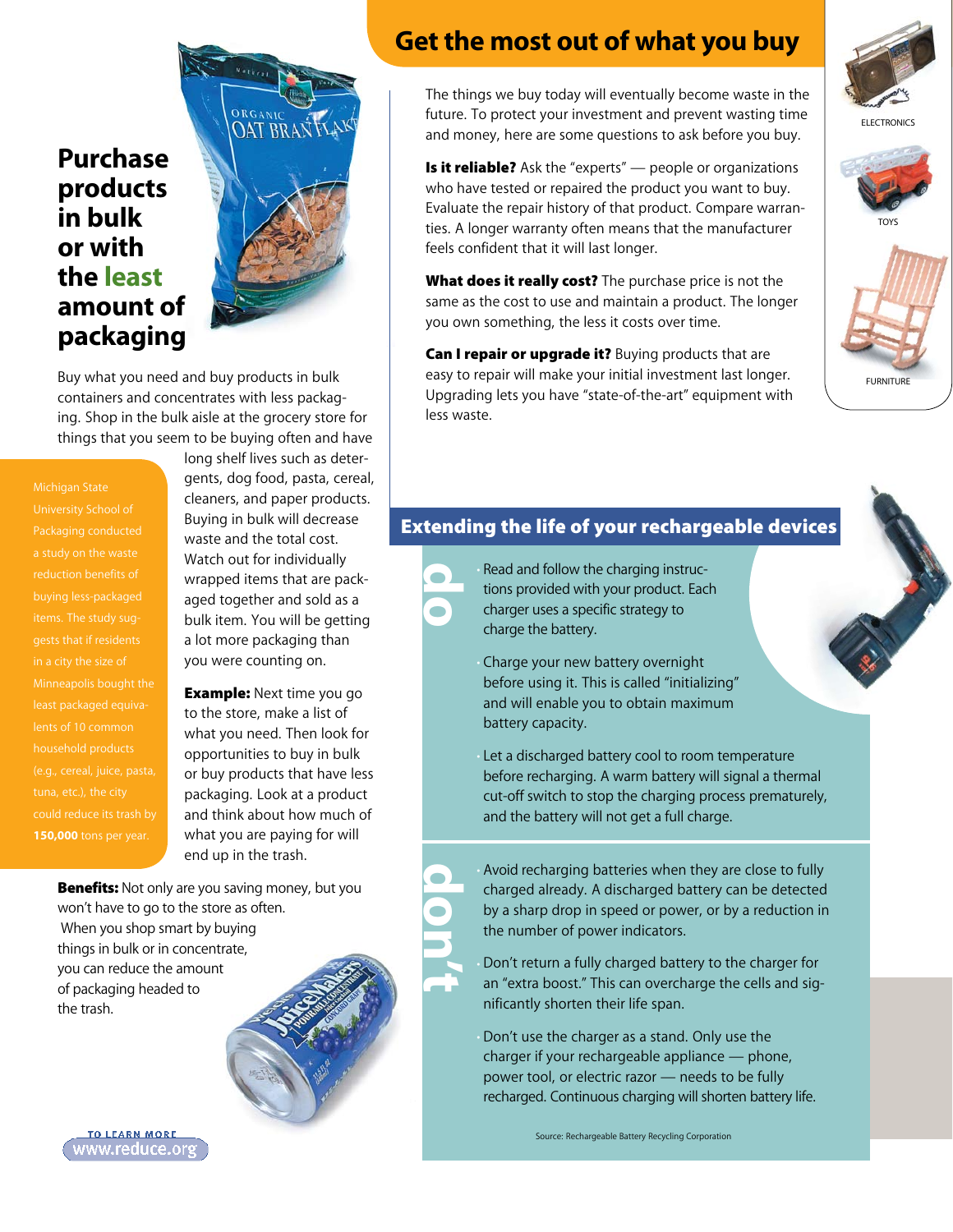*Each month in Minnesota, approximately 572 tons of liquid cleaners and 132 tons of toilet bowl* { } *cleaners are washed down the drain.*



### **Choose the least hazardous cleaning products**

With so many choices of products to clean your house, it can be difficult to choose the best one. Instead of buying many different types of cleaners, use one general-purpose cleaner.

Buy cleaning products with the least dangerous signal word: caution, warning, danger, or poison. Use the least dangerous product to do the job. You can also try home remedies such as vinegar and water to cut grease, and baking soda to scrub stains.

# **Buy green products**

Minnesota residents are great recyclers. Our recycling rate is consistently among the highest in the nation. Nearly half (47%) of what we discard is recycled.

But there's more to recycling than putting your newspaper, glass, plastics, and metals out on the curb each week. Consumers should look for recycled content in the products they buy.

Recycled products are high-quality, proven products that perform as well as their nonrecycled counterparts. By using recycled materials, the manufacturers of recycled products create less pollution and use less energy.

Recycling is good for Minnesota's economy, too. When you buy recycled-content products, you're supporting more than 8,700 Minnesota jobs and preserving the environment.



Look for something in your home that you rarely use. Did you need to buy it or could you have rented or borrowed it? Is it durable? Will you have to buy another one again if it fails? By asking yourself these questions you can save yourself money and time by only buying items you really need.

#### Become a label reader

Look for key words on labels and choose the least hazardous product.

| Less<br>toxic |               | <b>Caution</b> : mild/moderate                      |
|---------------|---------------|-----------------------------------------------------|
|               |               | Warning: moderate hazard                            |
|               | <b>Danger</b> | : extremely flammable,<br>corrosive or highly toxic |
| More<br>toxic | Poison        | highly toxic                                        |

# **ConsumerReports<sup>®</sup>**

magazine has a broad selection of informational products and services that can help you shop wisely, make informed choices, and save money and time. Consumer Reports can be found at most libraries, magazine stands and bookstores or visit their web sites at **www.consumerreports.org** and **www.greenerchoices.org.**

## **Why buy if you can get it for free?**

Get or give free reusable goods for the home, garage, and garden at **twincitiesfreemarket.org**. It's open to residents of the sevencounty Twin Cities metropolitan area, and very simple to use. Another option: **craigslist.org** has a Free section.